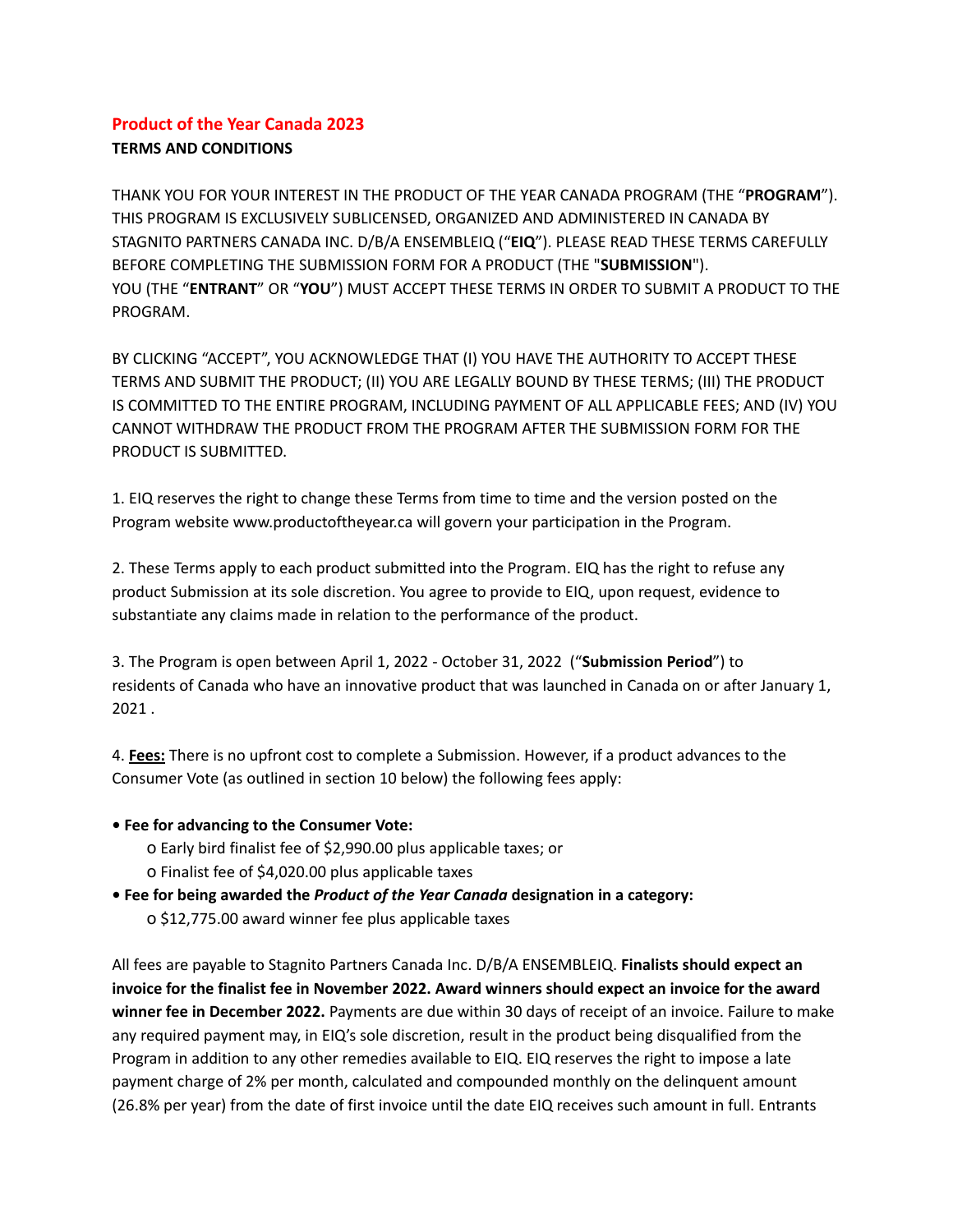who are not a current advertising client of EIQ will be asked to complete a credit application. Alternatively, such entrants can pre-pay the finalist fee of \$4,020 per product or the early bird fee of \$2,990 per product. Credit applications are subject to EIQ's approval, in its sole discretion, before a Submission is considered complete. If an Entrant pre-pays the finalist fee, and the product does not advance to the Consumer Vote phase of the Program pursuant to section 10, EIQ will refund the finalist fee. If an Entrant pre-pays the finalist fee, and the Entrant's product is declared a winner within its respective category, the Entrant will be required to provide a letter of credit from a financial institution in the amount of \$12,775 in order to accept the award.

5. By submitting a product to the Program, you represent, warrant and agree that:

a. the product complies with all applicable federal, provincial and local laws and regulations governing the product submitted;

b. the product does not infringe upon the intellectual property rights of any other person or entity; c. the Submission Form contains true and accurate information in all respects and is in no way misleading or deceptive; and

d. you are committed to the entire Program including the payment of all applicable fees.

6. EnsembleIQ Research, Insights & Innovation has developed a Product Innovation Index Score (the "PIIS") to determine each product's suitability for being awarded the *Product of the Year Canada* designation.

All Submissions that are accepted by EIQ are evaluated based on the criteria set by EnsembleIQ Research, Insights & Innovation. The PIIS is determined by incorporating the following criteria:

- **• Product Satisfaction - 5%**
- **• Product Innovation - 55%**
- **• Product Appeal - 30%**
- **• Intent to Purchase - 10%**

7. **Pre-selection:** Upon receipt of Submission Forms, EIQ will evaluate the products at its sole discretion and determine which products will advance to the voting phase.

8. **Jury Day:** Once all products have been submitted, a panel of industry professionals are invited to review the submitted products to ensure that the innovation criteria are met before they go on to the consumer research.

9. **Product Categorization:** Once products advance to the Consumer Vote, they will be classified into product categories by EIQ. EIQ determines all product categories at its sole discretion.

10. **Consumer Vote:** Final selection of winning products by Consumer Vote is done through an online survey of 4,000 people independently carried out by Kantar. The survey will ask *consumers* to evaluate each product based on the IIS criteria outlined in section 6 above. Products are also reviewed based on product descriptions and images, and consumers will evaluate based on their personal knowledge or past experiences with the product.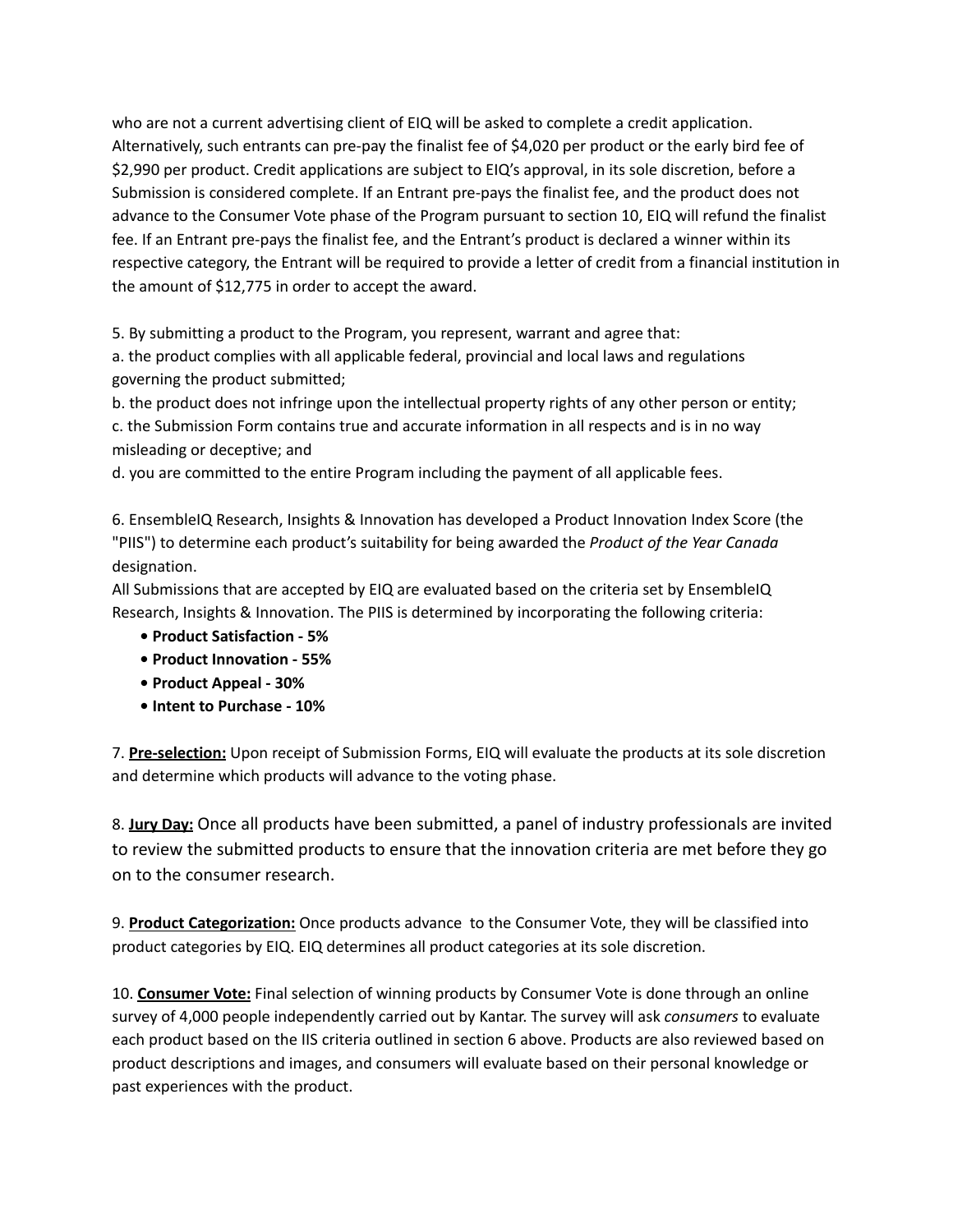Kantar studies the results of the Consumer Votes and the products that receive the most votes in their categories are acknowledged winners and awarded the *Product of the Year Canada* designation in a category.

11. You shall indemnify, defend and hold harmless EIQ, its parent company, affiliates and each of its officers, directors, agents, representatives and employees, from and against any and all liabilities, claims, damages and any other expenses (including reasonable attorney's fees) that arise or relate to: (i) any breach by you of these Terms or of any representation or warranty set forth herein; and/or (ii) any injury to persons (including injuries resulting in death) or loss of or damage to property of others which may be or be alleged to be caused by or suffered as a result of use or consumption of any product submitted or sought to have been submitted to the Program.

12. EIQ, its parent company, affiliates and each of its officers, directors, agents, representatives and employees, does not: (i) assume any liability in connection with any breach of these Terms or with the products submitted to the Program including liability for any actual or perceived defect in the quality, performance, efficacy or safety of any product, or for any injury or death resulting, or alleged to have resulted therefrom; or (ii) warrant or guarantee that participation in this Program or designation as Product of the Year Canada will result in any revenue or profit for the Entrant. Notwithstanding the foregoing, in no event shall EIQ's liability in contract, tort (including negligence) or any other legal or equitable theory, arising or related to the Program or with any breach of these Terms: (i) exceed the aggregate value of all fees paid or payable by the Entrant; or (ii) include any special, consequential, indirect, incidental, exemplary or punitive losses or damages or loss of profit resulting from or arising in connection with participation in the Program.

13. All Product of the Year Canada inductees that have paid all fees in full, are granted the limited, nonexclusive, non-transferable right to use the trade names, trademarks, logos, marks and other business identifiers of the Program (the "*Product of the Year Canada Symbols*") for a period of two (2) years from the date they are announced by *Product of the Year Canada* as a 2023 *Product of the Year Canada* inductee. Any unauthorized use of the Product of the Year Canada Symbols as described herein shall constitute an infringement of *Product of the Year Canada*'s rights and a breach of these Terms, and Product of the Year Canada shall be entitled to immediately terminate these rights, in addition to any other rights and remedies that may be available to *Product of the Year Canada*. You agree that all such usage shall be within the format, style and treatment furnished or approved in writing by *Product of the Year Canada*.

14. You acknowledge and agree that *Product of the Year Canada* retains ownership of all *Product of the Year Canada* Symbols and that use of such *Product of the Year Canada* Symbols shall be in a form approved by *Product of the Year Canada*. You shall not at any time do or cause to be done any act contesting or in any way impairing any part of *Product of the Year Canada*'s right, title and interest in and to the *Product of the Year Canada* Symbols. You acknowledge that your use of the same pursuant to these Terms shall not create in your favour any right, title or interest in or to the *Product of the Year Canada* Symbols. Upon expiry of the two (2) year license period referenced above, you shall cease and